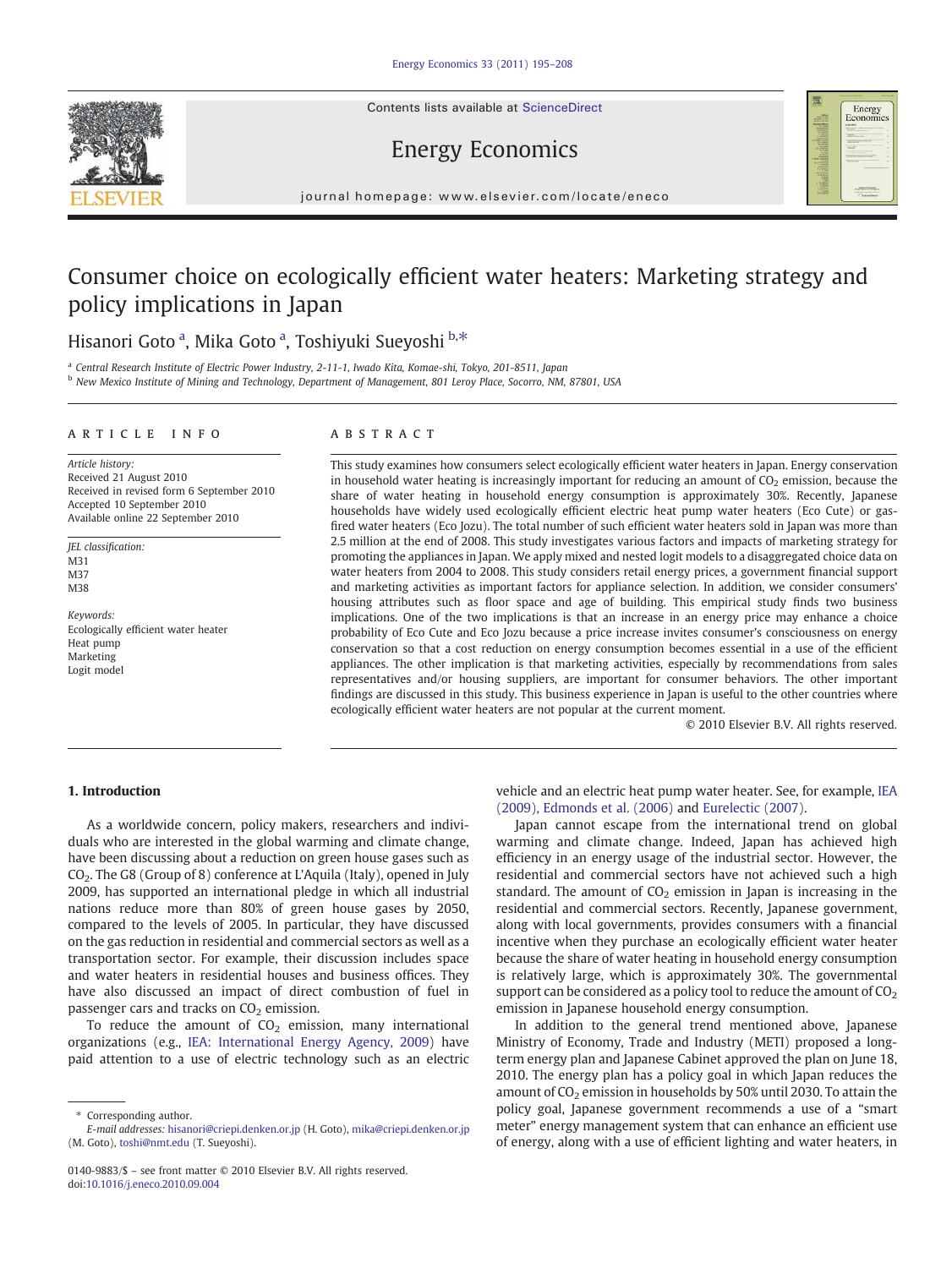households (Nihon Keizai Shinbun—Japanese Economic Newspaper on April 17, 2010, corresponding to Wall Street Journal in USA and Financial Times in UK).

Admitting the importance of diffusion of ecologically efficient water heaters for achieving a low-carbon society toward which Japan is now directing, this study is motivated to examine how Japanese consumers select ecologically efficient water heaters. No study has investigated the marketing aspect on the water heaters. In examining the business/ policy issue, we have been long wondering why people purchase such ecologically efficient water heaters even though they are very expensive. To attain the research objective, this study investigates an effective marketing strategy of energy companies in order to promote these appliances to households. This study is also concerned with preparing policy implications related to the marketing effort.

Hereafter, this study uses "Eco Cute" and "Eco Jozu", implying "ecologically efficient electric heat pump water heaters" and "ecologically efficient gas-fired water heaters" in Japanese. Note that "Eco" implies "ecologically efficient", "Cute" implies "hot water supply", and "Jozu" implies "good" in Japanese, respectively.

The purpose of this study is to examine the business and policy implications for promoting Eco Cute and Eco Jozu by examining various factors that influence consumers' behavior in purchasing Eco Cute and Eco Jozu. This study is important because a use of such two types of water heaters reduces not only energy consumption and cost for households, but also the amount of  $CO<sub>2</sub>$  emission from households. No study has empirically examined the research agenda on Eco Cute and Eco Jozu. It is true that this study focuses on the experience in Japan. However, it is easily envisioned that this Japanese experience will be useful for the other industrial nations, which attempt to introduce ecologically efficient water heaters in their households and business offices.

The remaining structure of this study is as follows: Section 2 describes the energy consumption in Japan and the recent situation on Eco Cute and Eco Jozu. [Section 3](#page--1-0) explains our research strategy from methodology and empirical models applied in this study. This section also summarizes previous research efforts from the perspective of methodology. Then, this study describes the position of this study in the area of energy studies. [Section 4](#page--1-0) summarizes a conceptual framework and its derived hypotheses to be examined in this study. [Section 5](#page--1-0) describes a data set and estimation results, then summarizing our empirical results. Their business and policy implications are also discussed in this section. [Section 6](#page--1-0) concludes this study along with future research extensions.

### 2. Energy consumption and residential water heaters in Japan

This section starts with a description on Japanese energy consumption and recent situation on residential water heaters in order to specify the importance of this research. Japanese industrial technology on energy conservation is highly regarded in the world. However, there are few studies that have discussed the energy business/policy issue from the perspective of ecologically efficient appliance selection.

As widely known, Japan depends upon other nations in obtaining 96% of energy resources such as oil and natural gas. After facing an energy crisis twice in the 1970s, the Japanese industry has been long making a full effort for energy conservation. For example, the chemical and paper pulp industries in 2007 attained the 50% reduction in their energy consumptions from the level of 1973 [\(Agency for Natural](#page--1-0) [Resources and Energy, 2010\)](#page--1-0).

In contrast, Japan could not attain any reduction in its energy consumption in households and the transportation sector because people changed their life styles and the number of cars drastically increased. For example, the industry sector did not change the level of energy consumption from 1973 to 2007. Meanwhile, the households and transportation sectors increased 2.5 times and 2 times in the observed period, respectively [\(Agency for Natural Resources and](#page--1-0) [Energy, 2010](#page--1-0)).



Fig. 1. A shift in the amount of CO2 emission in Japan. Source: [National Greenhouse Gas](#page--1-0) [Inventory Report of Japan \(2009\).](#page--1-0) Note: FY stands for a fiscal year in Japan which starts from April to March.

To describe the shift in energy consumption from another point of view, Fig. 1 depicts a shift in the amount of  $CO<sub>2</sub>$  emission, listed in the vertical axis of Fig. 1, from the four sectors (i.e., industrial, transportation, commercial and residential sectors) from 1990 to 2007. The industrial sector includes large industrial plants and production facilities and the commercial sector includes office buildings. Fig. 1 visually indicates that the industrial sector reduces the amount of  $CO<sub>2</sub>$  emission by 2% during the observed period. In contrast, the amount of  $CO<sub>2</sub>$  emission increases 15% in the transportation sector, 44% in the commercial sector and 41% in the residential sector. Thus, it is important for Japan to reduce energy consumption in the commercial and residential sectors because such a reduction effectively decreases the total amount of  $CO<sub>2</sub>$  emission.

Focusing upon the residential sector, [Fig. 2](#page--1-0) depicts a shift of five energy consumptions in the sector. This study is particularly interested in energy consumption by water heaters because they have a share of 30% in the residential sector.

In Japan, there are two types of ecologically efficient water heaters, as depicted in [Fig. 3](#page--1-0). Eco Cute is an electric heat pump water heater and Eco Jozu is a latent heat recovery gas-fired water heater, as we discussed previously. Both are ecologically efficient. The electric power companies promote Eco Cute, while the city gas companies promote Eco Jozu<sup>1</sup>.

Japanese residential customers are still regulated so that they are not eligible to choose alternative electricity suppliers or gas suppliers. However, the electric power companies and the city gas companies compete with each other for supplying residential hot waters, because residential customers can choose fuel between electricity and gas as alternatives for producing hot waters<sup>2</sup>.

As depicted in [Fig. 3](#page--1-0), both Eco Cute and Eco Jozu were released in 2001 and 2002, respectively. The two appliances increased in their numbers since 2001. The two types of water heaters were sold more than 2.5 million units in total at the end of 2008 (1.53 million units for Eco Cute and 1.03 million units for Eco Jozu). One of such rationales for popularity is a recent technology progress on water heaters. For example, Coefficients of Performances  $(COP)^3$  of Eco Cute and Eco Jozu

 $1$  In Japan, there are 10 vertically integrated investor-owned electric power companies, and a few major city gas companies that operate from the production of gas to the retail sales to final consumers. Both electricity and gas markets are deregulated so that all consumers with the exception of household consumers and very small commercial consumers can choose their suppliers as of 2010.

 $2$  There are no electric and gas combined energy utility companies in Japan. This is very different from the USA and many countries in Europe.

COP is a performance indicator of energy efficiency for appliances such as an air conditioner. The ratio shows heating and cooling capability per 1 kW. The higher number is associated with a high level of energy efficiency.